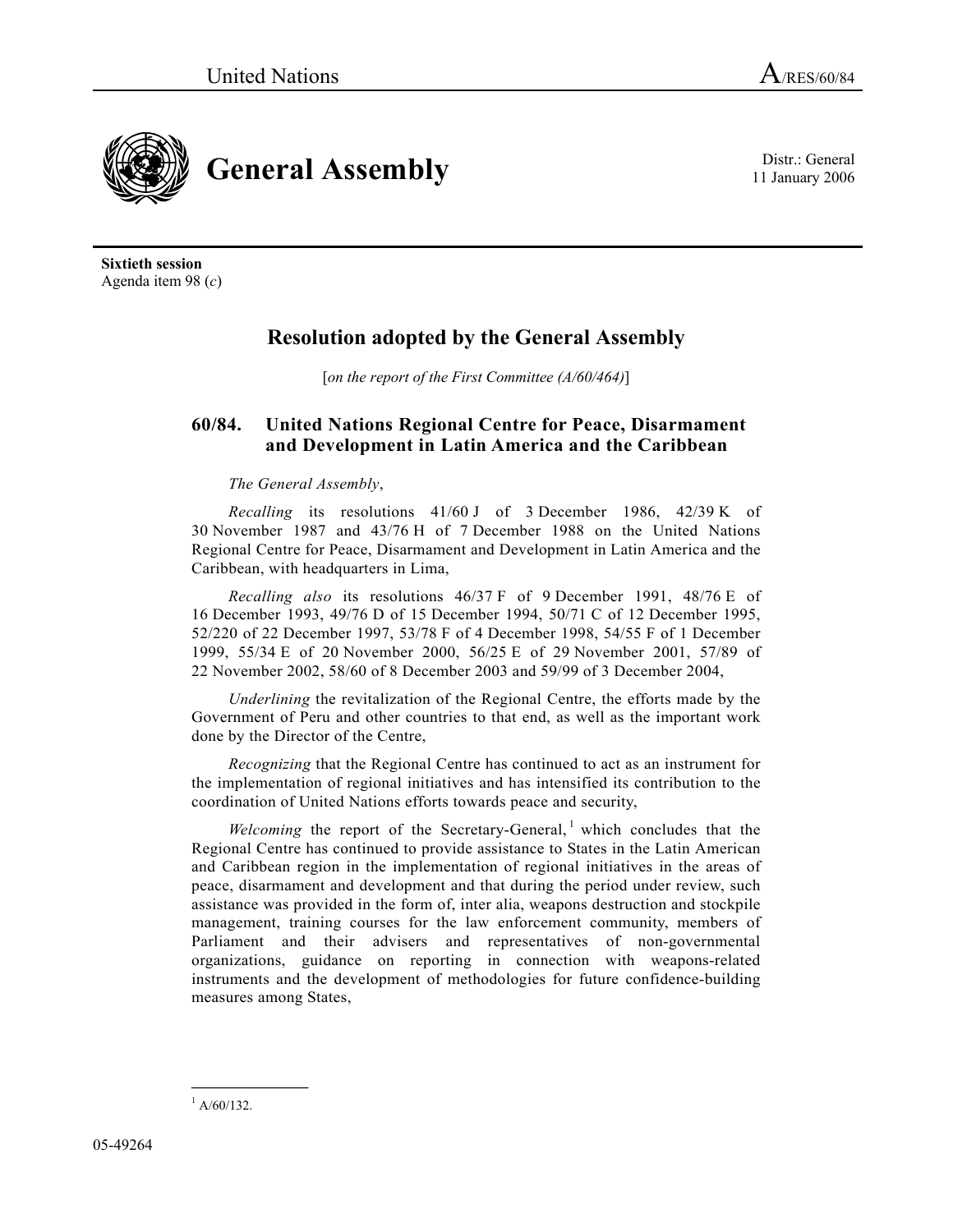*Recalling* the report of the Group of Governmental Experts on the relationship between disarmament and development,<sup>2</sup> referred to in General Assembly resolution 59/78 of 3 December 2004, which is of utmost interest with regard to the role that the Regional Centre plays in promoting the issue in the region in pursuit of its mandate to promote economic and social development related to peace and disarmament,

*Noting* that security and disarmament issues have always been recognized as significant topics in Latin America and the Caribbean, the first inhabited region in the world to be declared a nuclear-weapon-free zone,

*Welcoming* the support provided by the Regional Centre to strengthening the nuclear-weapon-free zone established by the Treaty for the Prohibition of Nuclear Weapons in Latin America and the Caribbean (Treaty of Tlatelolco), $3$  as well as to promoting and assisting the ratification and implementation of existing multilateral agreements related to weapons of mass destruction and to promoting peace and disarmament education projects during the period under review,

*Bearing in mind* the important role that the Regional Centre can play in promoting confidence-building measures, arms control and limitation, disarmament and development at the regional level,

*Bearing in mind also* the importance of information, research, education and training for peace, disarmament and development in order to achieve understanding and cooperation among States,

*Recognizing* the need to provide the three United Nations regional centres for peace and disarmament with sufficient financial resources and cooperation for the planning and implementation of their programmes of activities,

 1. *Reiterates its strong support* for the role of the United Nations Regional Centre for Peace, Disarmament and Development in Latin America and the Caribbean in the promotion of United Nations activities at the regional level to strengthen peace, stability, security and development among its member States;

 2. *Expresses its satisfaction and congratulates* the Regional Centre for the expansion of the vast range of activities carried out in the last year in the fields of peace, disarmament and development, and requests the Centre to take into account the proposals to be submitted by the countries of the region in promoting confidence-building measures, arms control and limitation, transparency, disarmament and development at the regional level;

 3. *Expresses its appreciation* for the political support and financial contributions to the Regional Centre, which are essential for its continued operation;

 4. *Invites* all States of the region to continue to take part in the activities of the Regional Centre, proposing items for inclusion in its programme and making greater and better use of the potential of the Centre to meet the current challenges facing the international community with a view to fulfilling the aims of the Charter of the United Nations in the fields of peace, disarmament and development;

 5. *Recognizes* that the Regional Centre has an important role in the promotion and development of regional initiatives agreed upon by the countries of

**\_\_\_\_\_\_\_\_\_\_\_\_\_\_\_** 

 $2$  See A/59/119.

<sup>3</sup> United Nations, *Treaty Series*, vol. 634, No. 9068.